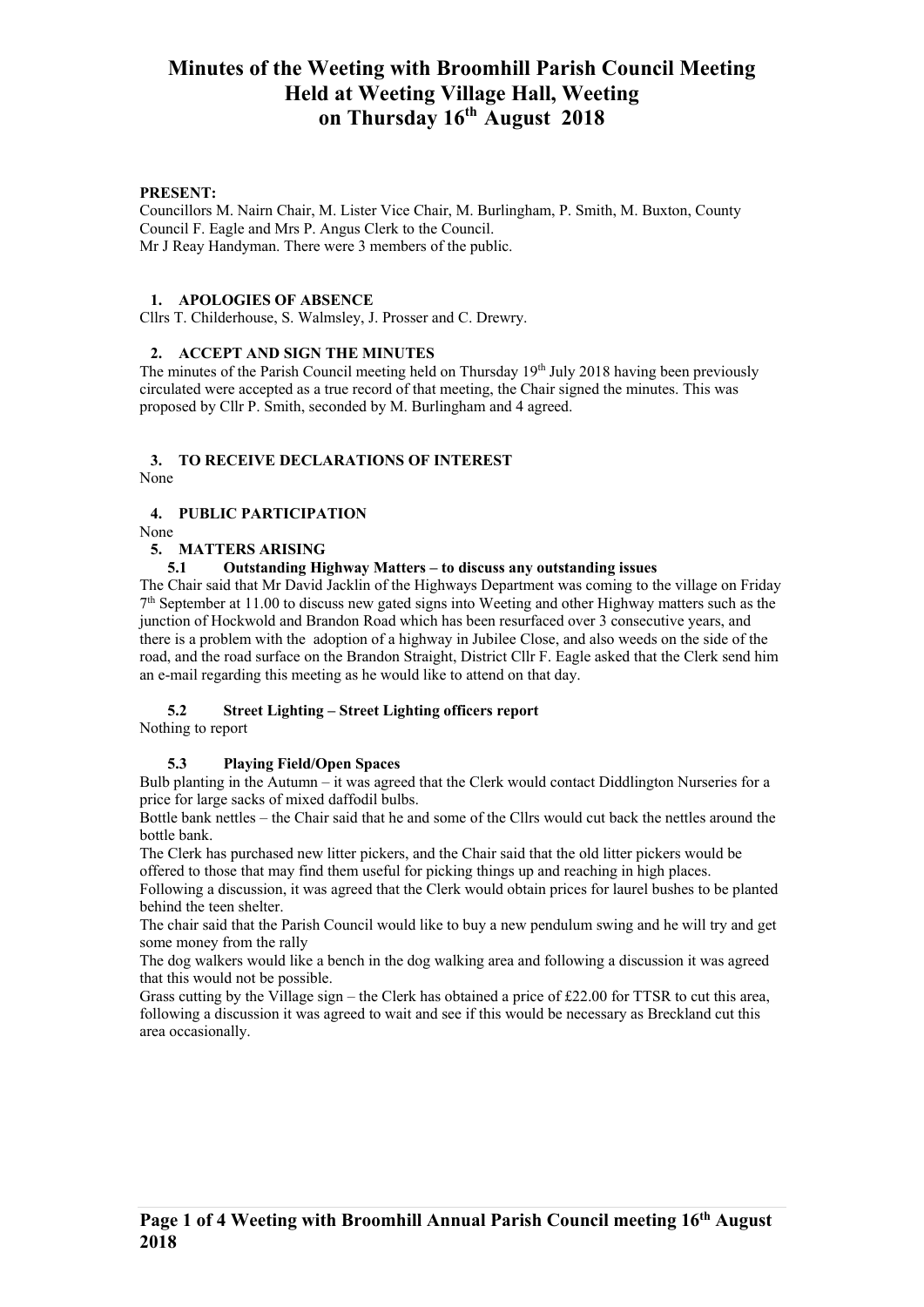# **6. REPORTS**

## **6.1 Chairman's Report**

The Chair said that he and Cllr Lister met with the potential developer for the New Lodge Farms land and the developer assured the them that they will not change the content of 106, they just want to change the order of building work to be progressed which is to build the market houses first and then the social houses, he gave assurances that their will be no increases of the houses on the site and the social houses stays the same as on the original plan.

The planning application for the Old station yard on the Mundford Road has now been withdrawn their planning applications and Tavalera Developments have also withdrawn their planning application for 350 houses near Brandon. Dignity have put in for planning to build a crematorium on land on Mill Farm and they have already had some tests carried out on the land to check for water. There has been some flyposting around the village and the Chair has contacted Mark McHafferfy regarding this problem. The Chair confirmed that the Village Life magazine will continue for another year.

#### **6.2 Clerks Report**

- **•** Purchased litter picks
- **•** Ordered sacks and a first aid kit for the handyman
- **•** Obtained a price for Kompan Swing Seat
- **•** Obtained a price for Wickstead Nest Swing
- **•** Wrote letter to Barclays regarding the closure of the Brandon Branch
- **•** Contacted Brecklands regarding fly tipping (televisions)
- **•** Contacted Westcotec regarding the LED replacement street lights
- **•** Sent letter to the family that own the memorial seat to let them know that it has been repaired
- **•** Attended and took minutes for meeting regarding Childerhouse Farms development
- obtained price for grass cutting by the Village sign of £22.00

# **6.3 Village Handyman Report**

- **•** Busy rally weekend litter picking and emptying the litterbins.
- **•** Carried out repair to broken gate post by the teen shelter
- **•** Repaired top of gate frame by the play area
- **•** Started on the work needed following the ROSPA report
- **•** Nest wing made chain shorter one side
- **•** Baby swing tightened up 4 top bolts
- **•** Slide tightened up 5 hand grips
- **•** Cone climber secured matting Cllr Lister has been very supportive to the handy man
- **•** Checked and oiled top bracket on senior swing
- **•** Repaired gate and fence post by the teen shelter
- **•** Fitted new posts at the end of The Row
- **•** Collected family memorial bench from gentleman that had carried out the repair and gave this two coats of paint and returned it to Parrotts Piece
- **•** Cut back hedge on the dog walk and main road
- **•** Made and fitted tin plate on gate post by football hut
- **•** Cut back tree branches that had fallen across the dog walk

## **6.4 Bowls Club Report**

Very busy over the rally weekend

## **6.5 Village Hall Report**

No meeting

## **6.6 Football Club Report**

The football club secretary came to the meeting to pay the electricity bills that were owed from the past year, the Clerk will send them a receipt for this. The chair asked the football club to let the Council know what their future fixtures are and if they are at home or away.

## **6.7 District Councillors Report**

Not at meeting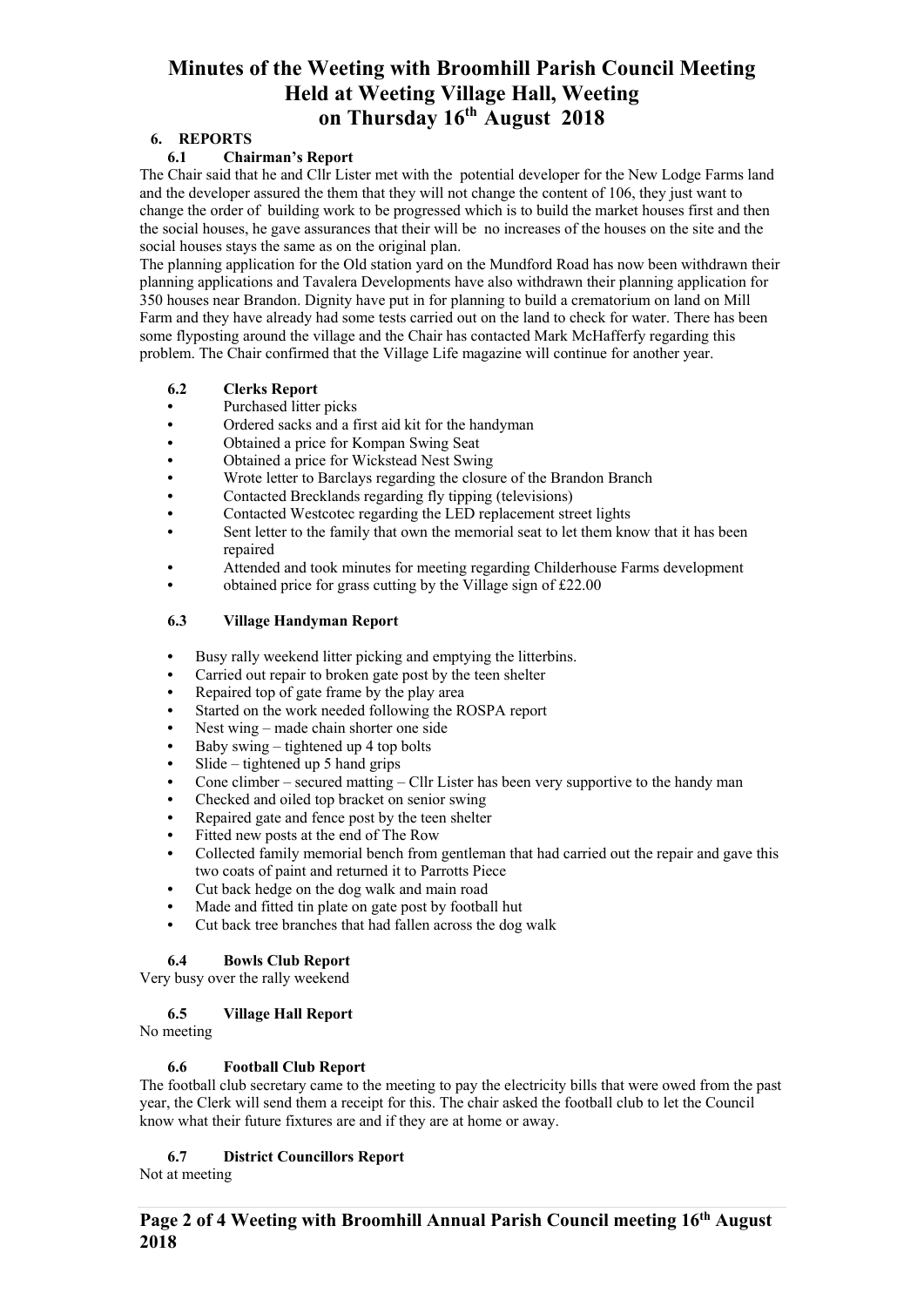#### **6.8 County Councillors Report**

County Councillor Fabian Eagle reported that Norfolk County Council is one of the largest Councils in the UK and they have one of the most efficient fire services and he is concerned that some of the small fires stations are going to go to emergency response and there will be 4x4's in these stations. With regards to savings the bus subsidies cost £11 million pounds last year and the government gave just £7 million pounds towards this, bus passes are being given out but there are no bus services, he advised that Parish Councils put pressure on our local MP's regarding the lack of bus services.

## **7. CORRESPONDENCE – To report on any outstanding correspondence received by the Council**

None.

# **8. FINANCE**

#### **8.1 To Agree and Sign the Payments for July/August Invoices**

The following payments were authorised on Thursday the 16th August 2018 the cheques were signed by Cllrs M. Burlingham and M. Lister. This was proposed by Cllr Smith and seconded by Cllr Buxton and all agreed.

| <b>Balance for August 2018</b>                                                                                                                                                                              |                                                        | £29,610.27                       |  |
|-------------------------------------------------------------------------------------------------------------------------------------------------------------------------------------------------------------|--------------------------------------------------------|----------------------------------|--|
|                                                                                                                                                                                                             | Minus the following direct debits                      |                                  |  |
| E-On Street Lights                                                                                                                                                                                          |                                                        | £535.09                          |  |
| E-On Street Lights Parrots Piece                                                                                                                                                                            |                                                        | £10.66                           |  |
| Viridor Waste Collection                                                                                                                                                                                    |                                                        | £46.85                           |  |
| Mr J Reay Salary Paid by SO                                                                                                                                                                                 |                                                        | £200.00                          |  |
| <b>Total Direct Debits</b>                                                                                                                                                                                  |                                                        | £792.60                          |  |
|                                                                                                                                                                                                             | Plus the following receipts                            |                                  |  |
| <b>VAT</b>                                                                                                                                                                                                  |                                                        | £1,651.52                        |  |
| <b>Bowls Club</b>                                                                                                                                                                                           |                                                        | £18.75                           |  |
| <b>Total Income</b>                                                                                                                                                                                         |                                                        | £1,670.27                        |  |
|                                                                                                                                                                                                             | <b>Total after Direct Debits and Income</b>            | £30,487.94                       |  |
| <b>Cheques</b>                                                                                                                                                                                              | <b>Description</b>                                     | <b>Total</b>                     |  |
| 400206                                                                                                                                                                                                      | Mrs P Angus - Salary £492.77/Office Allowance          |                                  |  |
|                                                                                                                                                                                                             | £25.00/ Phone £5.00/ 24 Litter Pickers £158.99         | £681.76                          |  |
| 400207                                                                                                                                                                                                      | Mr J Reay - Salary £493.63 (£200 paid by SO            |                                  |  |
|                                                                                                                                                                                                             | see above)/ Mileage £22.50                             | £516.13                          |  |
| 400208                                                                                                                                                                                                      | Fengate Fasteners - Village Maintenance Supplies       | £18.37                           |  |
| 400209                                                                                                                                                                                                      | Chase Timber Products - /village Maintenance Supplies  | £41.29                           |  |
| 400210                                                                                                                                                                                                      | Terry Hawkins - Web Maintenance - 3 months             | £90.00                           |  |
| 400211                                                                                                                                                                                                      | Viking Stationers - Black Sacks for dog and litterbins | £33.92                           |  |
| 400212                                                                                                                                                                                                      | E-On - Football Club electricity                       | £13.32                           |  |
| 400213                                                                                                                                                                                                      | Westcotec - Street Light Maintenance                   | £194.08                          |  |
| 400214                                                                                                                                                                                                      | Void Cheque                                            | £0.00                            |  |
| 400215                                                                                                                                                                                                      | Weeting Village Hall - Hall Hire                       | £18.75                           |  |
| 400216                                                                                                                                                                                                      | <b>SLCC</b> Subscription                               | £177.00                          |  |
| 400217                                                                                                                                                                                                      | PFK Littlejohn LLP                                     | £360.00                          |  |
| <b>Total Cheques paid</b><br><b>Balance in Community Account September 2018</b><br><b>Balance in Savings Account</b><br>(£2,000 ringfenced for play area maintenance and £996.50 for outdoor play projects) |                                                        | £2,144.62<br>£28,343.32<br>£0.00 |  |
|                                                                                                                                                                                                             |                                                        |                                  |  |